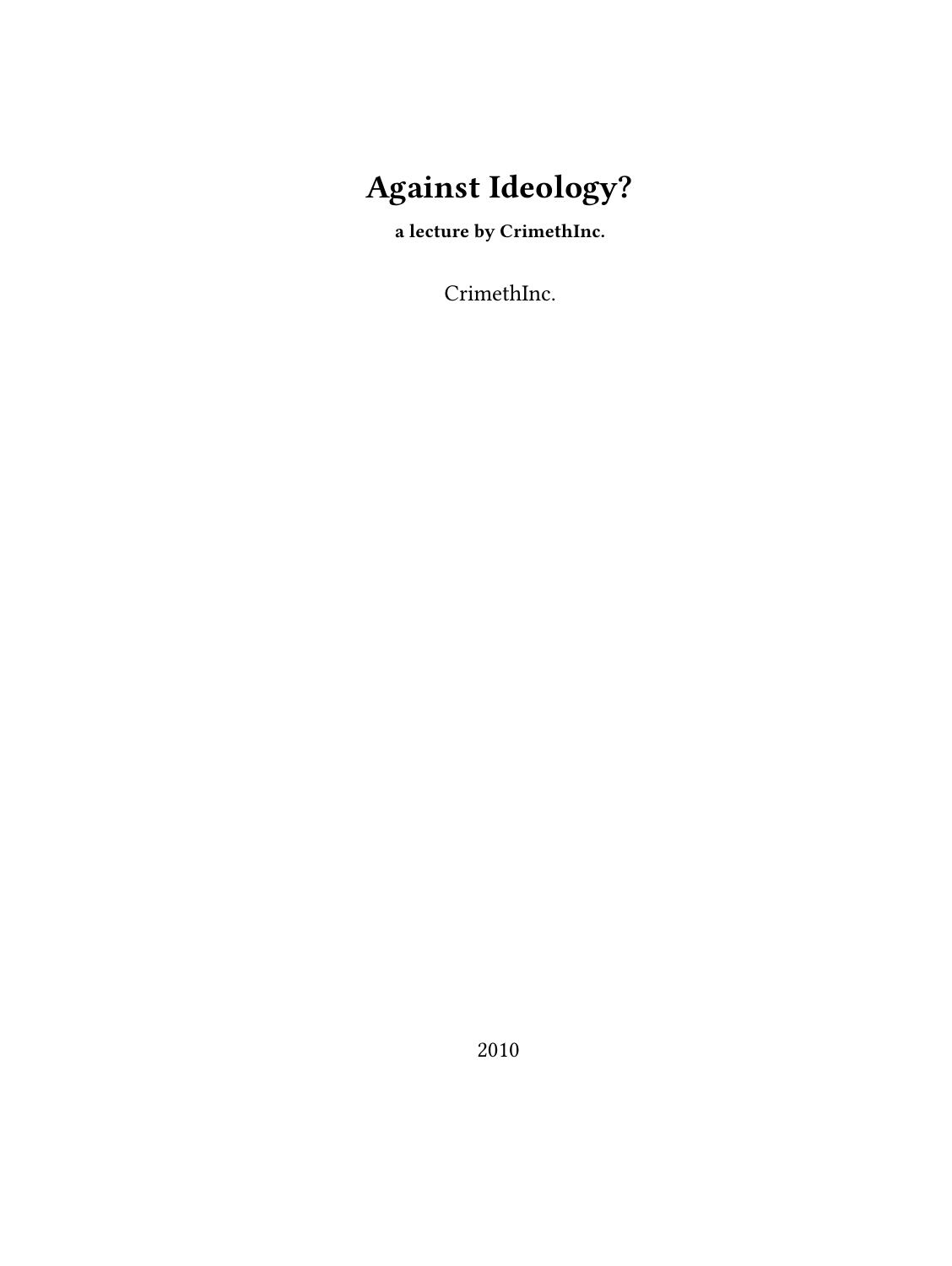## **Contents**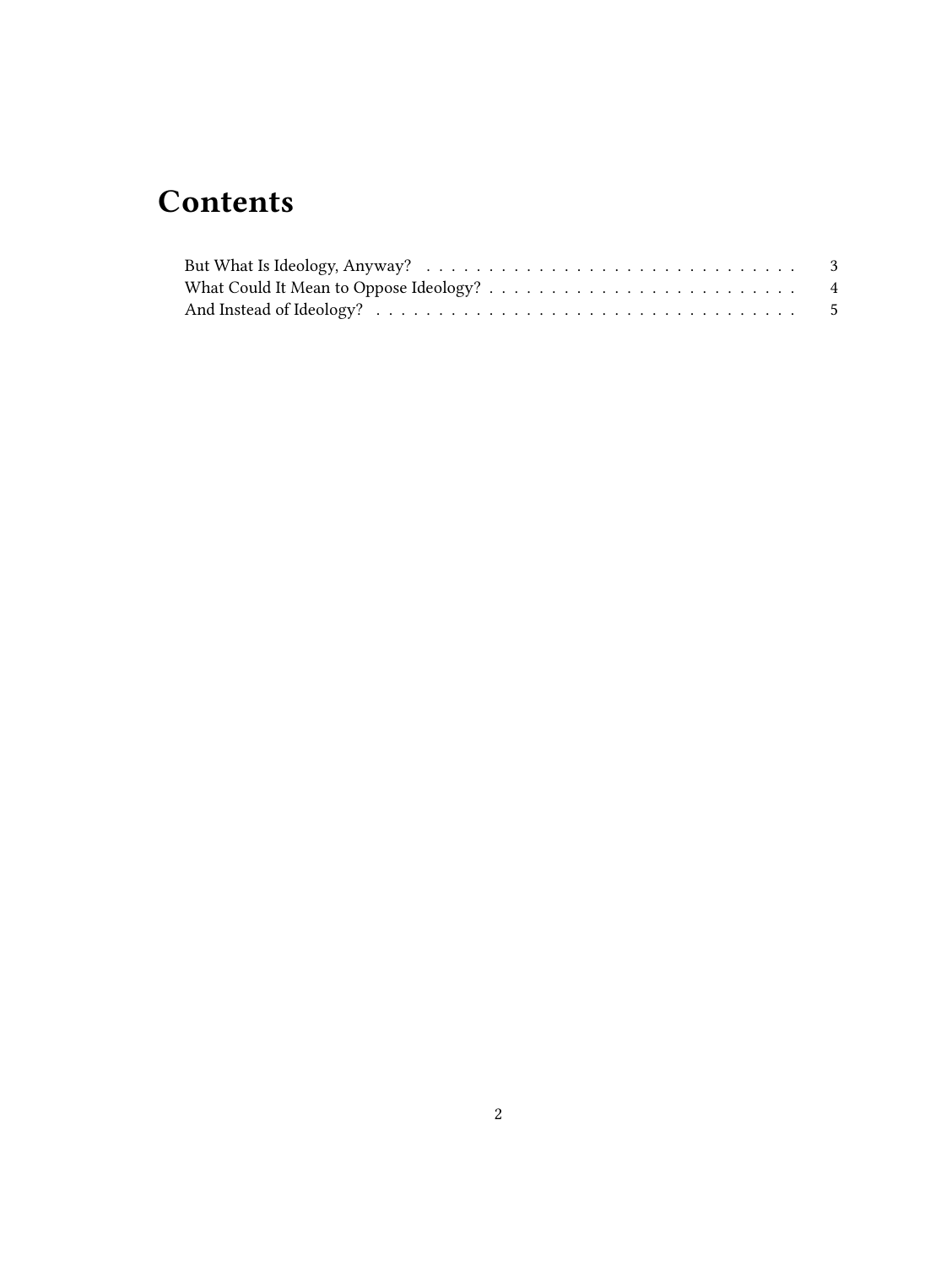*From notes prepared for a panel discussion at the 2010 Babylonia festival<sup>1</sup> in Athens, Greece, at which a CrimethInc. agent was invited to speak about "The End of Ideology and the Future Events"*

While religious fundamentalism is still a powerful force, ideology seems to be on the wane as a motor of secular revolutionary activity. The days are long past when groups like the Communist Party could command millions of adherents worldwide. Should anarchists celebrate this decline, positioning ourselves atop the crashing wave of history? Is *ideology itself* the problem?

But what would it mean to be *against* ideology? To get to the bottom of this, we have to understand precisely what we mean by the term.

These waters have been muddied by countless Marxists before us. Marx insisted that ideology is determined by who controls the means of production, and functions to blind the proletariat to their own exploitation. But isn't Marxism the ideology par excellence, that has blinded untold millions? And how could class-based relations of production suffice to explain its proliferation throughout the  $20<sup>th</sup>$  century? If some of Marx's disciples have attempted to update his analyses to keep up with a world that has never borne out his predictions, we should be as suspicious of them as we are of all *ideologues.*

It's easy to see the pitfalls of ideology when we examine the dogmatism of our enemies. But unless ideology is simply what we call the ideas of those with whom we disagree, we should be able to critique it in ourselves as well.

#### <span id="page-2-0"></span>**But What Is Ideology, Anyway?**

The nature of ideology remains an enigma for contemporary anarchists: we know we're against it, but we can't pin down what it is.

Our own collective has struggled with this for a decade and a half. Early on, in *Days of War, Nights of Love* , our critique was summarized in slogans such as "Do you have ideas, or do ideas have you?" In retrospect, that formulation presumed a distinction between oneself and one's ideas, as if there were an essential self that precedes ideological construction. Later, in *Expect Resistance* , we tried another approach: "When we want to rebel against the limits a culture imposes, we call it 'ideology' …but we cannot escape culture itself — we carry it with us as we flee." This is more circumspect, but it doesn't indicate how we might resist those limits. Our colleagues fare little better. Interviewed by Void Network $^2$  for the newspaper Babylonia [www.babylonia.gr](http://www.babylonia.gr), David Graeber offhandedly defines ideology as "the idea that one needs to establish a global analysis before taking action (which inevitably leads to the assumption that an intellectual vanguard must necessarily play a leadership role in any popular political movement)." This strikes us as too specific. On the other hand, in his *Traité de Savoir-Vivre à l'Usage des Jeunes Générations (The Revolution of Every-Day Life)*, Raoul Vaneigem numbers "individualism, alcoholism, collectivism, activism" among the range of possible ideologies. Any definition that encompasses all these is surely too broad.

Resorting to the dictionary, we find that ideology is *"A system of ideas and ideals, especially one that forms the basis of economic or political theory and policy."* By that definition, it appears

<sup>1</sup> [bfest.gr](http://bfest.gr/)

<sup>2</sup> [voidnetwork.blogspot.com](http://voidnetwork.blogspot.com/2010/05/exclusive-interview-of-david-graeber-by.html)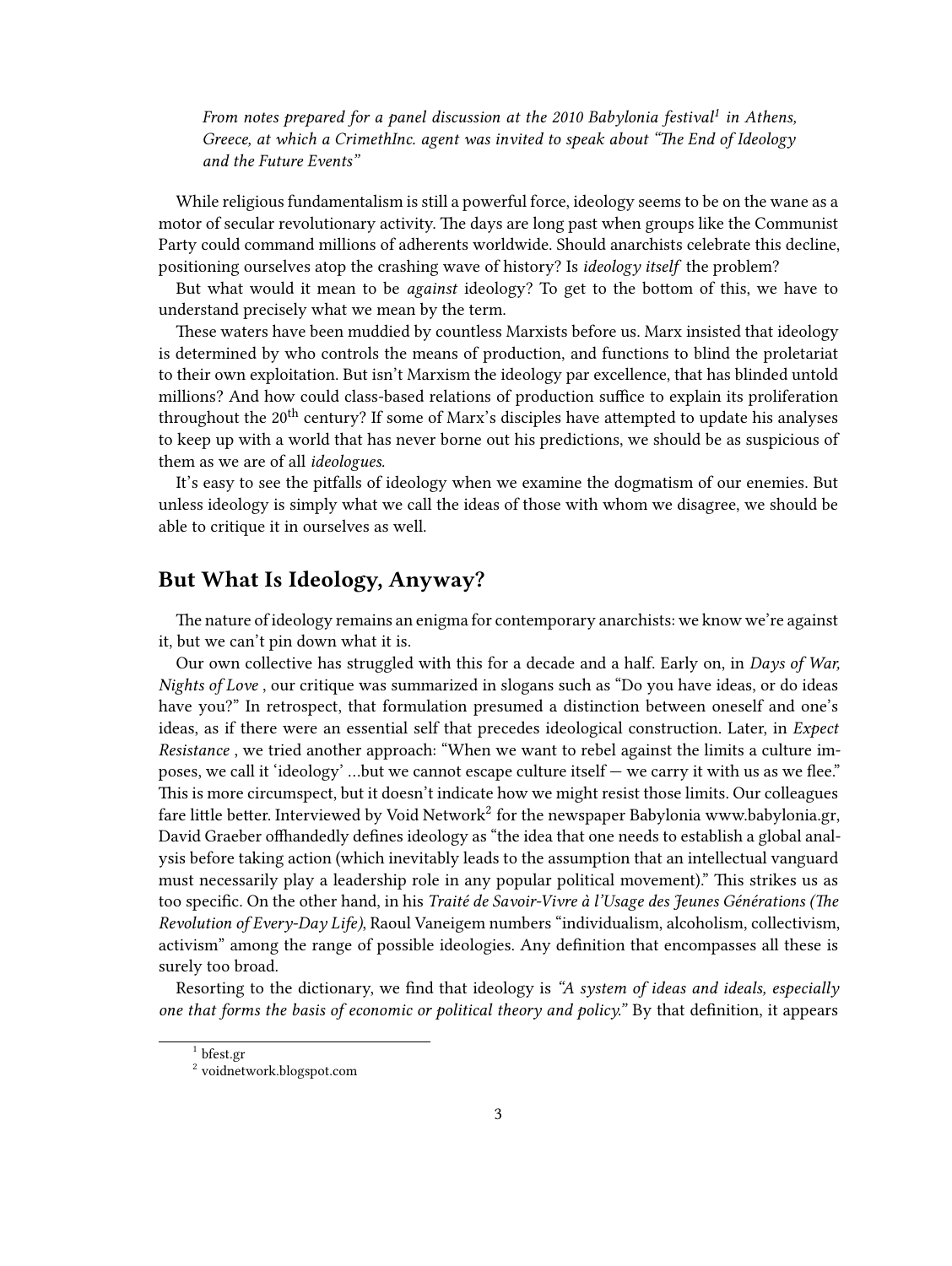difficult to outline an *anarchist* opposition to ideology: if we declare ourselves against systems of ideas and ideals, how can we maintain a critique of hierarchy and oppression? Worse yet, on what ground could we oppose such systems, without subscribing to such a system ourselves?

So let us approach the subject from another direction, broaching possibilities rather than charting territory, in hopes of making progress without devising an *ideological* blueprint for resisting ideology.

#### <span id="page-3-0"></span>**What Could It Mean to Oppose Ideology?**

If the hallmark of ideology is that it begins from an answer or a conceptual framework and attempts to work backward from there, then one way to resist ideology is to start from questions rather than answers. That is to say — when we intervene in social conflicts, doing so in order to assert *questions* rather than conclusions.

What is it that brings together and defines a movement, if not questions? Answers can alienate or stupefy, but questions *seduce.* Once enamored of a question, people will fight their whole lives to answer it. Questions precede answers and outlast them: every answer only perpetuates the question that begot it.

The term *anarchism* is itself useful not because it is an answer, but because it is a question because it is more effective than other terms (freedom, community, communism) at raising *the questions we wish to ask.* What does it mean to live without hierarchy, or to struggle against it? This single word offers endless points of departure, endless mysteries.

Perhaps the anarchist struggle is an attempt to enact a concrete program, to reach a forechosen destination — this is the *ideological* way of conceiving our project. But perhaps this utopia is *unreachable*, and its real significance is as a motivating force to enable us to live differently today. If this is the true value of utopian programs, then the less attainable they are the better. But what else could it mean to resist ideology? Perhaps it means rejecting the Platonic conception of knowledge, in which it refers to some "true reality" more essential than lived experience. Those who spend a great deal of time studying and constructing theory often mistake their abstractions for real-world phenomena, when in fact they are only generalizations derived from individual experiences. Valuing the irreducible infinity of our own lives over the inert prescriptions of the dead, and knowing better than to believe ourselves infallible, we should frame our ideas as *hypotheses* rather than universal principles. Hypotheses can be tested, refined, and tested again, on an ongoing basis.

In this light, anarchism itself is only a broad generalization, a hypothesis that life is more fulfilling without hierarchy.

Perhaps resisting ideology means ceasing to regard our ideas as possessing meaning apart from the ways we are able to put them into practice. During peaks of struggle, people tend to focus on practical questions, and theory takes flesh in day-to-day actions; during plateaus of defeat, theory tends to become separate from activity, a specialized sphere unto itself. In a vacuum, the elaboration of theory can become a surrogate activity, compensating for all one is not *doing,* accustoming one to thinking *rather than* doing — as if the two could be disconnected! Thus ideologies become extensions of the egos of those who subscribe to them, who pit them against each other like rivals at a dogfight.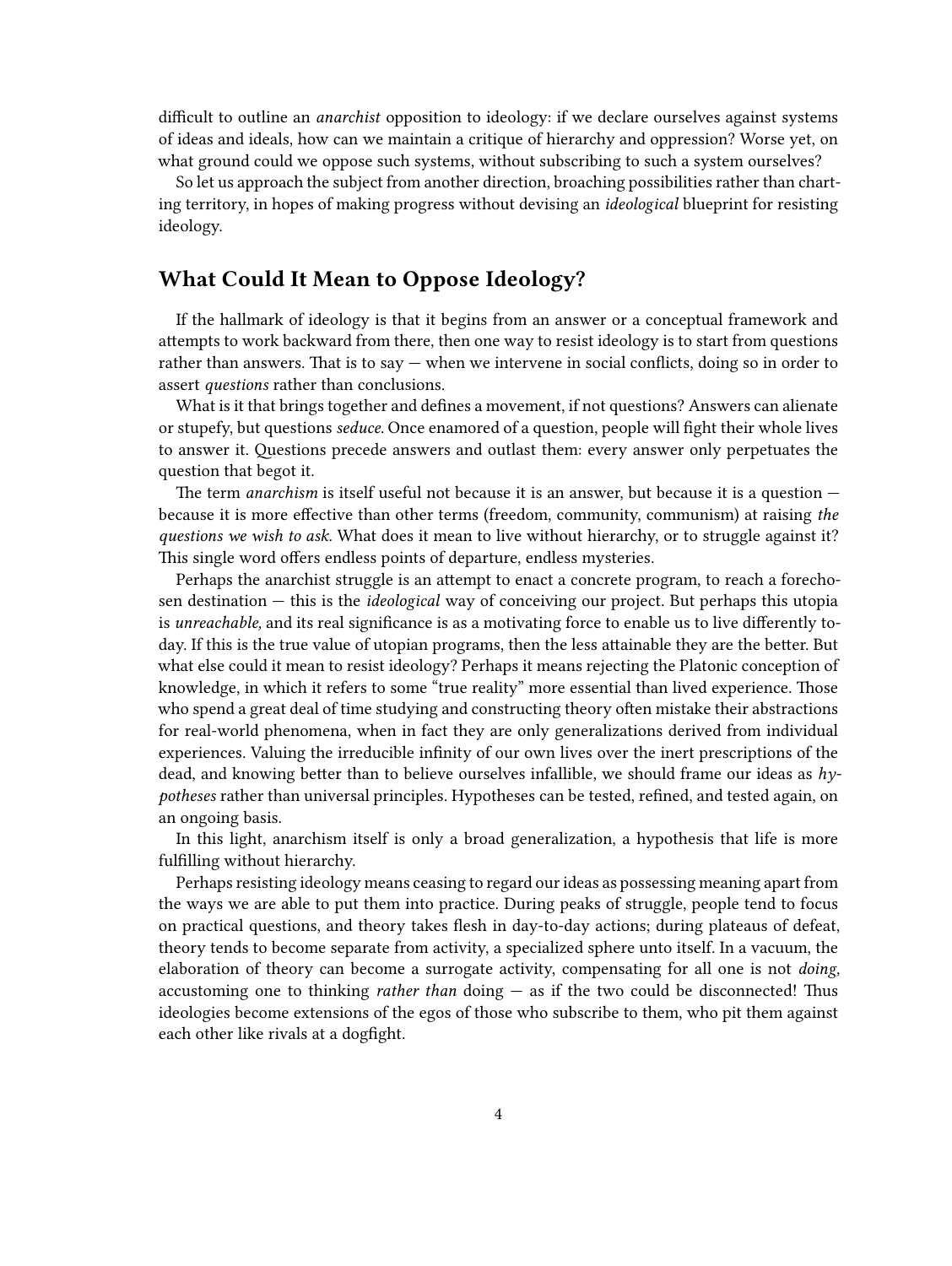Perhaps resisting ideology means attempting to do without binary distinctions and assessments. Rather than taking positions for or against broad categories — "student organizing," "reformism," "violence," even "ideology" — we could see each of these as composed of conflicting currents and tendencies. In this view, the role of theory is not to endorse or condemn, but to study this nuanced interplay of forces in order to inform strategic action.

Can we imagine resisting ideology in more concrete terms — for example, when it comes to organizing and outreach? Perhaps it means not positioning ourselves in an ideologically defined camp, but focusing on destabilizing the existing social terrain: creating new connections and circulating subversive energy rather than to attempting to hold territory. Anarchists who take this approach direct their attention out of the anarchist community, approaching people in other communities rather than debating details with those who share a common theoretical language. We certainly can't expect others to leave their comfort zones if we will not leave ours.

A corollary of this is that those in the midst of transformation are the real experts on social change, not career radicals who came to rest in one position decades ago. If this is so, the latter should follow their lead, not the other way around.

And obviously, resisting ideology means reconsidering habitual strategies and tactics, constantly challenging ourselves and our conceptions, not being too enchanted with the sound of our own voices.

#### <span id="page-4-0"></span>**And Instead of Ideology?**

Of course, a complete disavowal of ideology is untenable — the very idea presupposes some sort of "system of ideas and ideals." Ideology is not something we can escape or banish; at best, we can maintain a healthy suspicion of our own.

Pretensions of being completely against or outside ideology can be dangerous, first because they create the illusion that one has no need for such suspicion. Insisting that everyone else is a deluded ideologue is a good indication that you are one yourself, whether you're a hard-line Marxist or a self-proclaimed apolitical nihilist.

Those who profess to reject ideology entirely often end up glorifying certain *activities* in place of political commitments — for example, vandalism and violence against authority figures. But divorced from any political program, there is no guarantee that these will have liberating consequences; only those who grew up far from Kosovo and Palestine could conflate all such activity with resistance to hierarchy. Most of those who affect this posture are invested in some kind of political values, whether or not they admit it.

Grandiose rhetoric about the unknown (or "destroying the world") notwithstanding, we can only ground resistance to the existent in what we know. If the unknown alone (or pure destruction) were our only objective, how would we know where to start? It is better to admit to the ideas and ideals that shape our decisions.

Ideologies — or should we say, ideas, ideals, values, meanings — are socially produced. From the moment of our birth, they construct us and we construct and reconstruct them. This is the inescapable fabric of our existence as social beings. Anarchism proposes that we could participate in this process *intentionally,* collectively producing value and meaning and thus ourselves. The essence of self-determination is not simply the ability to make choices for oneself, but to *make*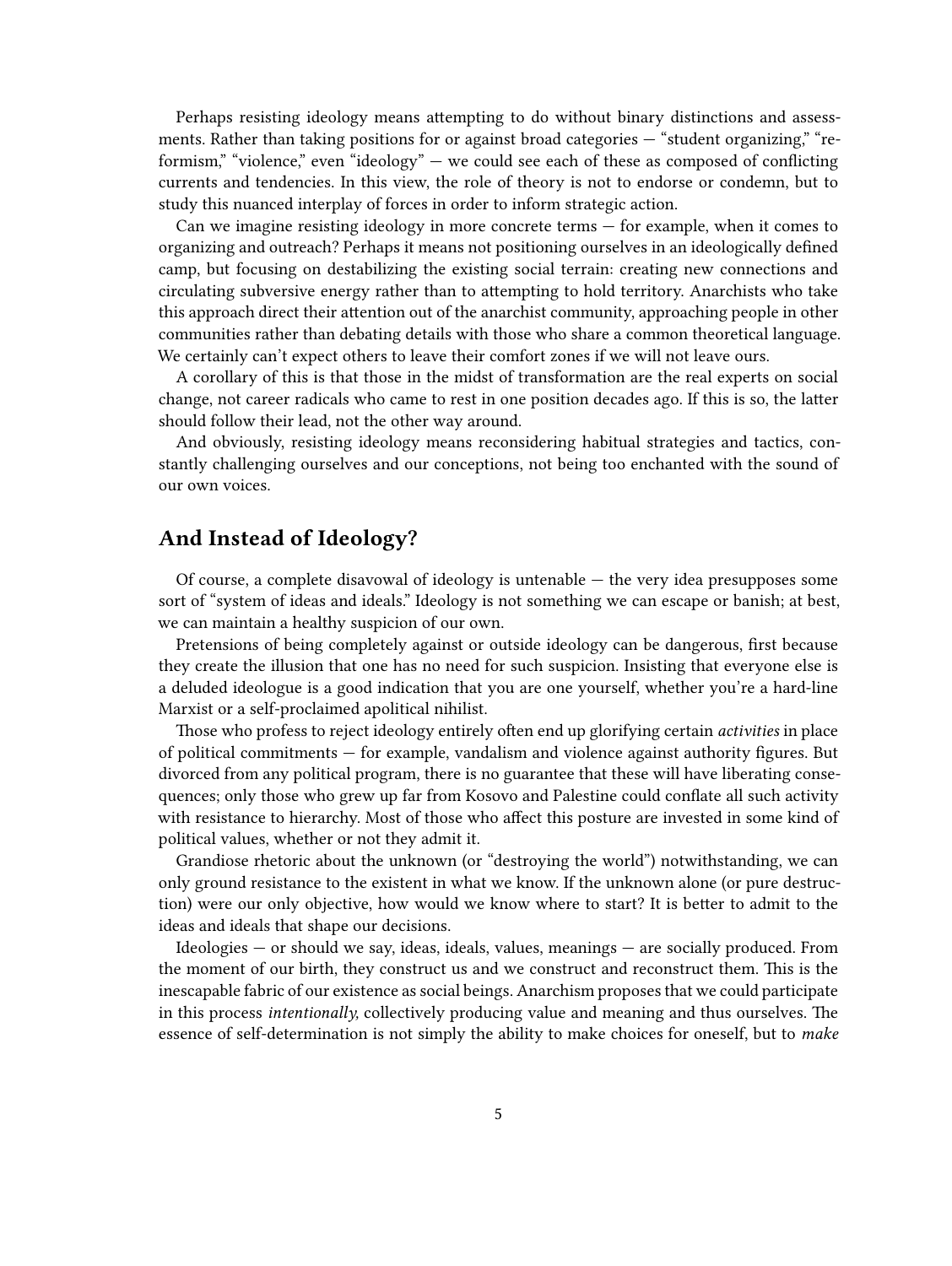*oneself* in the process. Winning this power is a much greater undertaking than any single battle that could be fought in the street.

Capitalism appears to perpetuate itself without ideology: it gives the impression that it does not need people to believe in it so long as they have to participate in it to survive. Yet let us not forget that millions of people in the so-called New World and elsewhere chose to fight and die rather than survive on its terms, regardless of the conveniences Western Civilization offered. The "material needs" that drive this system are still socially produced: one has to have internalized a certain amount of materialism in the capitalist sense to buy into materialism in the Marxist sense.

So perhaps we can frame our project in terms of *values* rather than ideology. We are not trying to propagate a particular system of ideas so much as to foster anti-authoritarian *desires.* By starting from what we want rather than what we believe, we can avoid the pitfalls of dogmatism and find common cause with others that transcends theory.

"I protest against the charge of dogmatism, because, though I am unflinching and definite as to what I *want*, I am always doubtful about what I know." —

Errico Malatesta